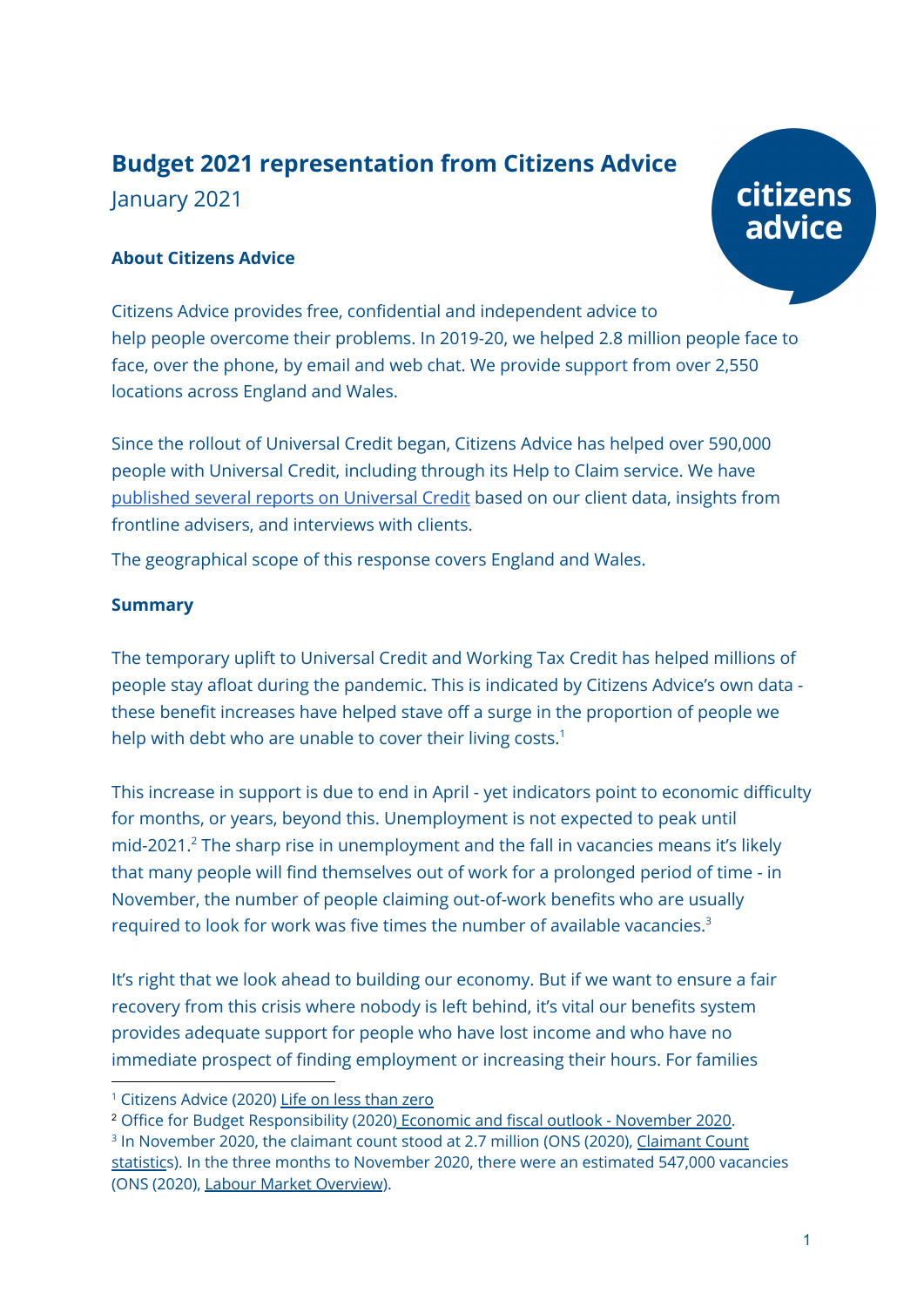whose budgets are already on a knife edge, removing the increase to Universal Credit and Working Tax Credit risks plunging hundreds of thousands into economic hardship. 4

## **That's why we're calling for the Government to:**

- Make the uplift to Universal Credit and Working Tax Credit permanent
- Extend the uplift to legacy benefits such as Employment and Support Allowance, Jobseeker's Allowance and Income Support

## **Introduction**

At the start of April 2020 in response to the coronavirus pandemic, the Chancellor took the welcome step of increasing the value of the Universal Credit standard allowance and the basic element of Working Tax Credit by £1,040 for 12 months. This roughly equates to an additional £20 a week.

During the pandemic, the number of people claiming Universal Credit has almost doubled, reaching 5.8 million in November 2020. <sup>5</sup> While this increase to Universal Credit and Working Tax Credit has provided much-needed financial support for many families, the uplift is set to be removed in April 2021.

Meanwhile, legacy benefit claimants still haven't received an equivalent uplift to their benefit awards. Often these will be groups such as disabled people and carers, many of whom were facing financial difficulties prior to the pandemic. $^6$ 

Our research shows that removing the uplift would leave three quarters of people we help with debt on Universal Credit and Working Tax Credit unable to cover their living costs. $\frac{7}{7}$  This is against a backdrop where unemployment is forecast to hit 2.6 million by the middle of the year. <sup>8</sup> Alongside this, support provided by the Coronavirus Job Retention Scheme is set to end after 30 April 2021, likely resulting in further redundancies, increased unemployment and more people needing to claim Universal Credit.

<sup>&</sup>lt;sup>4</sup> JRF (2020) [Autumn](https://www.jrf.org.uk/report/autumn-budget-why-we-must-keep-20-social-security-lifeline) Budget - why we must keep the £20 social security lifeline

<sup>&</sup>lt;sup>5</sup> Department for Work and Pensions (2020) [Stat-XPlore](https://stat-xplore.dwp.gov.uk/webapi/jsf/tableView/tableView.xhtml) - People on Universal Credit. Data to November 2020. There were 3 million people claiming Universal Credit in March 2020.

<sup>6</sup> Citizens Advice (2019). [Achieving](https://www.citizensadvice.org.uk/about-us/policy/policy-research-topics/welfare-policy-research-surveys-and-consultation-responses/welfare-policy-research/achieving-income-security-for-all/) income security for all

<sup>7</sup> Citizens Advice (2020) Life on Less than [Zero](https://www.citizensadvice.org.uk/about-us/policy/policy-research-topics/welfare-policy-research-surveys-and-consultation-responses/welfare-policy-research/life-on-less-than-zero/)

<sup>&</sup>lt;sup>8</sup> Office for Budget Responsibility (2020<u>) Economic and fiscal outlook - [November](https://obr.uk/efo/economic-and-fiscal-outlook-november-2020/) 2020</u>.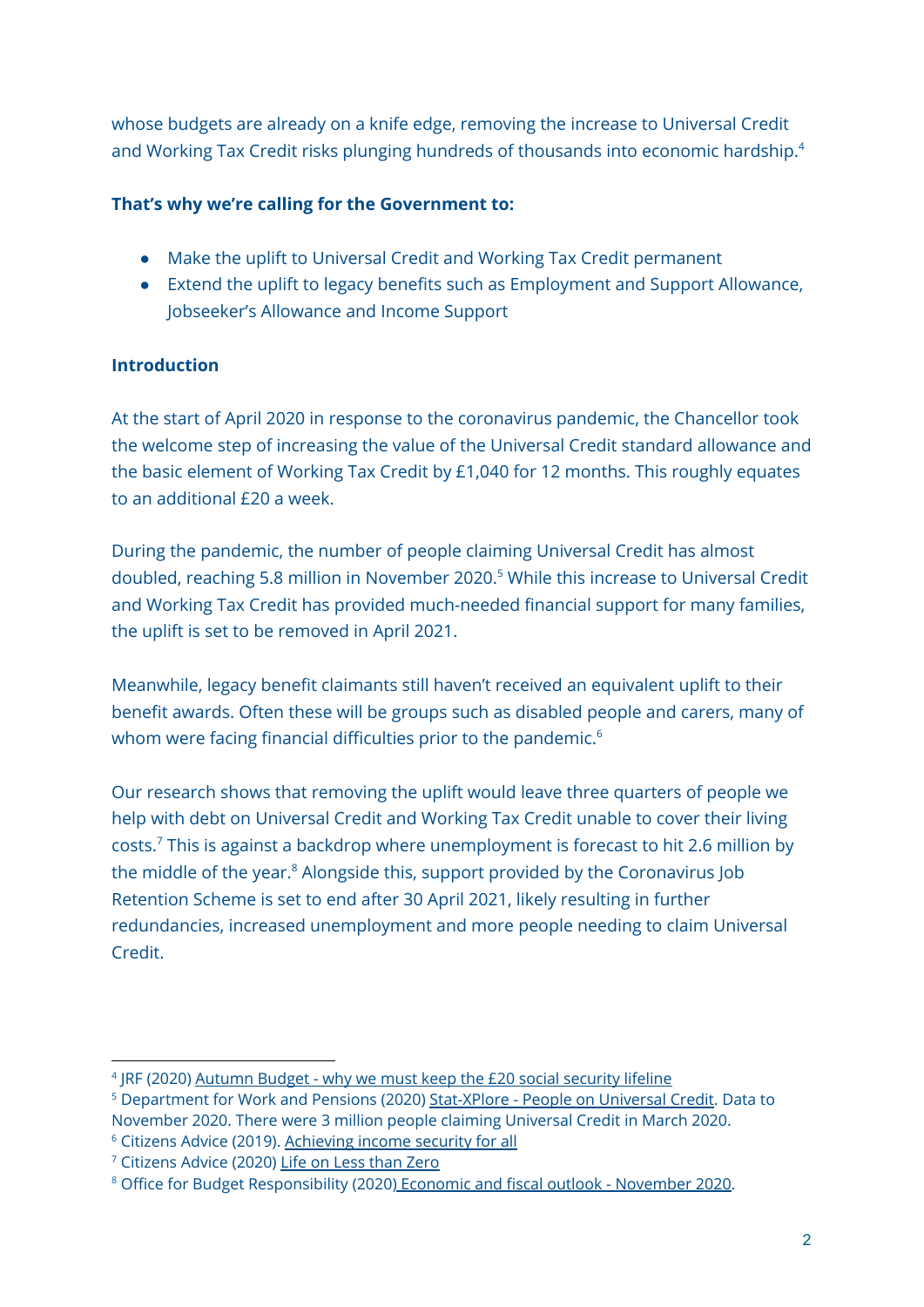Retaining the £20 a week uplift would support families to plan their lives and prepare for the future, providing people with greater mental bandwidth to prepare and look for work as vacancies begin to pick up. 9

Enabling more families to make ends meet during a period of economic uncertainty would also support the country's longer-term economic recovery - both through helping to prevent additional financial problems for individuals, and by encouraging household spending, where every pound spent on essentials is a pound to help stimulate local economies.

## **Economic uncertainty in the months ahead**

Supporting people back into work will be integral to our economic recovery from this crisis - but labour market trends point to a long road ahead. With unemployment on the rise, redundancies reached a record high of 370,000 in the quarter to October 2020.<sup>10</sup> There were only an estimated 547,000 job vacancies in the UK during September to November 2020, 251,000 fewer than a year ago.<sup>11</sup>

With fewer job vacancies and higher numbers of unemployed people, competition for available jobs will increase. In November, the number of people claiming out-of-work benefits who are usually required to look for work outnumbered vacancies by almost 5 to 1. <sup>12</sup> Some people will likely face extended periods out of work as a result, while others may need time to retrain for jobs in different sectors.

The economic impact of coronavirus has not been felt equally across the UK. Areas that rely heavily on tourism and local economies with jobs concentrated in other hard-hit sectors - such as retail and hospitality - are at greatest risk of rising unemployment, $^{\rm 13}$ and longer-term scarring.

It is the most deprived parts of the country that have so far seen the greatest consequences of job losses. The average increase in people claiming benefits because they can't find work is twice as high in the most deprived 10% of neighbourhoods than

<sup>&</sup>lt;sup>9</sup> 2 in 5 people receiving frozen working-age benefits that we helped in 2019 said they had lost sleep due to money worries. See Citizens Advice (2019) [Achieving](https://www.citizensadvice.org.uk/Global/CitizensAdvice/welfare%20publications/Achieving%20income%20security%20for%20all%20(FINAL).pdf) income security for all <sup>10</sup> ONS (2020) Labour market overview, UK: [December](https://www.ons.gov.uk/employmentandlabourmarket/peopleinwork/employmentandemployeetypes/bulletins/uklabourmarket/december2020) 2020

 $11$  Ibid

<sup>&</sup>lt;sup>12</sup> In November 2020, the claimant count stood at 2.7 million (ONS (2020), [Claimant](https://www.ons.gov.uk/employmentandlabourmarket/peoplenotinwork/outofworkbenefits/timeseries/bcjd/unem) Count [statistics\)](https://www.ons.gov.uk/employmentandlabourmarket/peoplenotinwork/outofworkbenefits/timeseries/bcjd/unem). In the three months to November 2020, there were an estimated 547,000 vacancies (ON (2020), Labour Market [Overview\)](https://www.ons.gov.uk/employmentandlabourmarket/peopleinwork/employmentandemployeetypes/bulletins/uklabourmarket/december2020#vacancies).

<sup>&</sup>lt;sup>13</sup> JRF (2020) Targeted action for parts of Britain at risk of surging [unemployment](https://www.jrf.org.uk/blog/targeted-action-parts-britain-risk-surging-unemployment)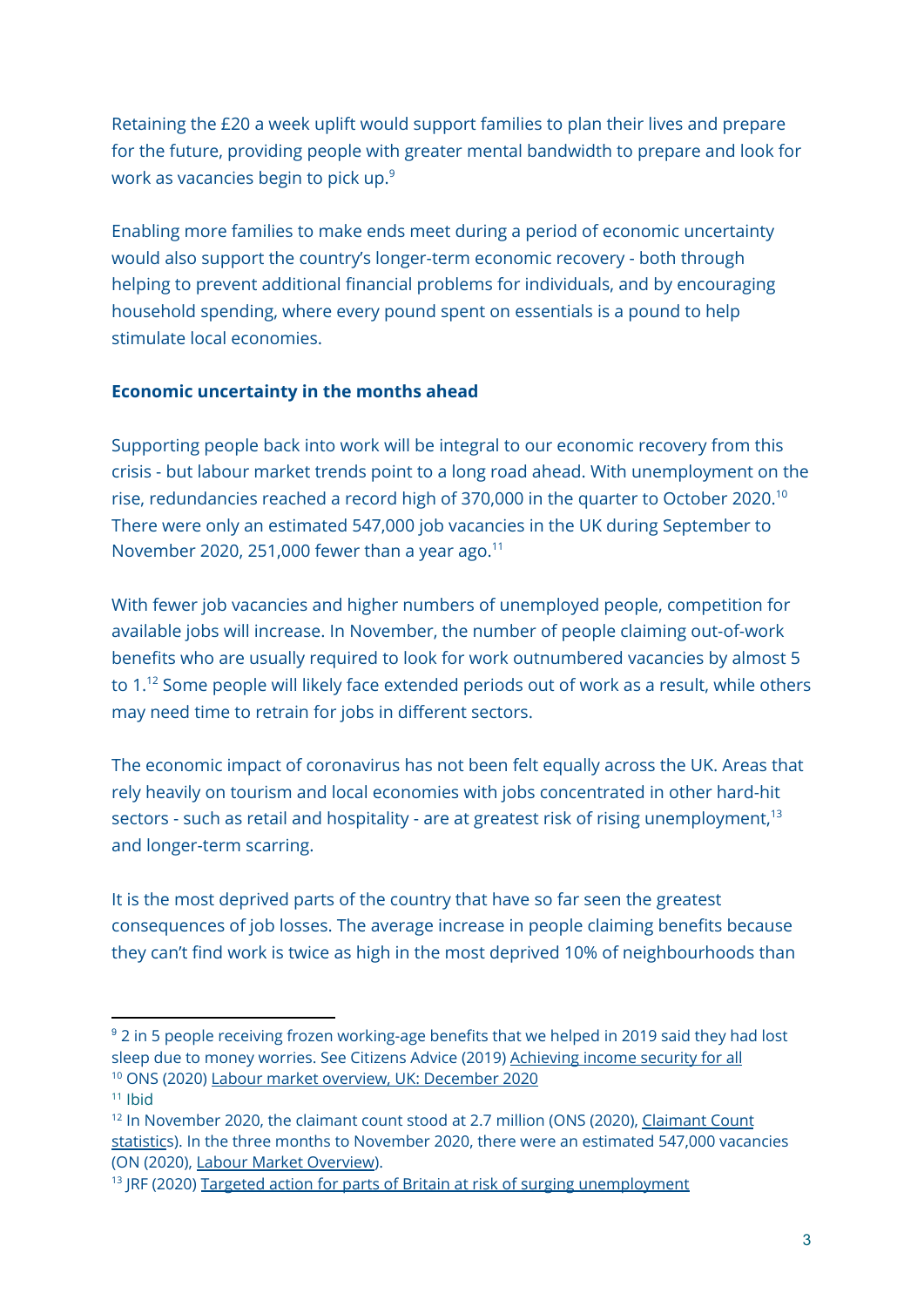the least deprived.<sup>14</sup> Letting the uplift expire would risk further divergence in living standards across the country.

Even with a large-scale vaccination programme, it is possible we will see restrictions on economic activity beyond the end of the current lockdown, which will likely have a knock-on effect on household budgets. <sup>15</sup> People will need support throughout this acute phase and beyond as our economy begins to open up again.

## **The impact of the uplift on Citizens Advice's clients**

Our research shows the financial impact of the pandemic. Last year, we estimated that 6 million people had already fallen behind with at least one household bill, with key workers, carers and people from ethnic minority backgrounds more at risk of falling behind.<sup>16</sup> More recently, we have found that half a million private renters are behind on their rent due to the pandemic. $17$ 

For people we help with debt, average monthly income stands at £1,274, compared to a national average of £2,567.<sup>18</sup> People with a negative budget<sup>19</sup> - who have been assessed as being unable to meet their living costs - have an even lower income, an average of £1,010 a month.

Our benefits system has been a vital lifeline for low-income households during the pandemic. The temporary uplifts to Universal Credit and Working Tax Credit have helped minimise the number of people we support from falling into a negative budget. Our research shows that:

● 40% of people we help with debt currently have a negative budget (up from 37% in 2019).

<sup>&</sup>lt;sup>14</sup> Comparing the latest available Claimant Count data (October 2020) to March 2020, local super output areas (LSOAs) in the most deprived 10% of England have seen an average percentage point increase in their out-of-work benefit claimant rate of 4.8%, compared to 1.9% for the least deprived 10% of LSOAs. Citizens Advice analysis of Nomis [Claimant](https://www.nomisweb.co.uk/sources/cc) Count data, Nomis [Population](https://www.nomisweb.co.uk/query/construct/summary.asp?mode=construct&version=0&dataset=2010) Estimates data, and the English Indices of Multiple [Deprivation](https://www.gov.uk/government/statistics/english-indices-of-deprivation-2019). The Claimant Count includes Jobseeker's Allowance and Universal Credit claimants who are usually required to look for work as a condition of benefit receipt.

<sup>&</sup>lt;sup>15</sup> Resolution Foundation (2020) [Pandemic](https://www.resolutionfoundation.org/publications/pandemic-pressures/) pressures

<sup>&</sup>lt;sup>16</sup> Citizens Advice (September 2020) [Excess](https://www.citizensadvice.org.uk/Global/CitizensAdvice/Debt%20and%20Money%20Publications/Excess%20Debts_who%20has%20fallen%20behind%20on%20their%20household%20bills%20due%20to%20coronavirus%20plus%20methodology).pdf) Debts

 $17$  Citizens Advice (January 2021) New year, same arrears: How the [pandemic](https://www.citizensadvice.org.uk/Global/CitizensAdvice/Housing%20Publications/New%20year,%20same%20arrears.pdf) is leaving private renters with [unmanageable](https://www.citizensadvice.org.uk/Global/CitizensAdvice/Housing%20Publications/New%20year,%20same%20arrears.pdf) debt

<sup>&</sup>lt;sup>18</sup> Office for National Statistics (2020) Average [household](https://www.ons.gov.uk/peoplepopulationandcommunity/personalandhouseholdfinances/incomeandwealth/bulletins/householddisposableincomeandinequality/financialyearending2020provisional) income, UK: financial year ending 2020 [\(provisional\)](https://www.ons.gov.uk/peoplepopulationandcommunity/personalandhouseholdfinances/incomeandwealth/bulletins/householddisposableincomeandinequality/financialyearending2020provisional)

 $19$  To assess whether a debt client has a negative budget, our advisers use a tool called the Standard Financial [Statement](https://sfs.moneyadviceservice.org.uk/en/what-is-the-standard-financial-statement)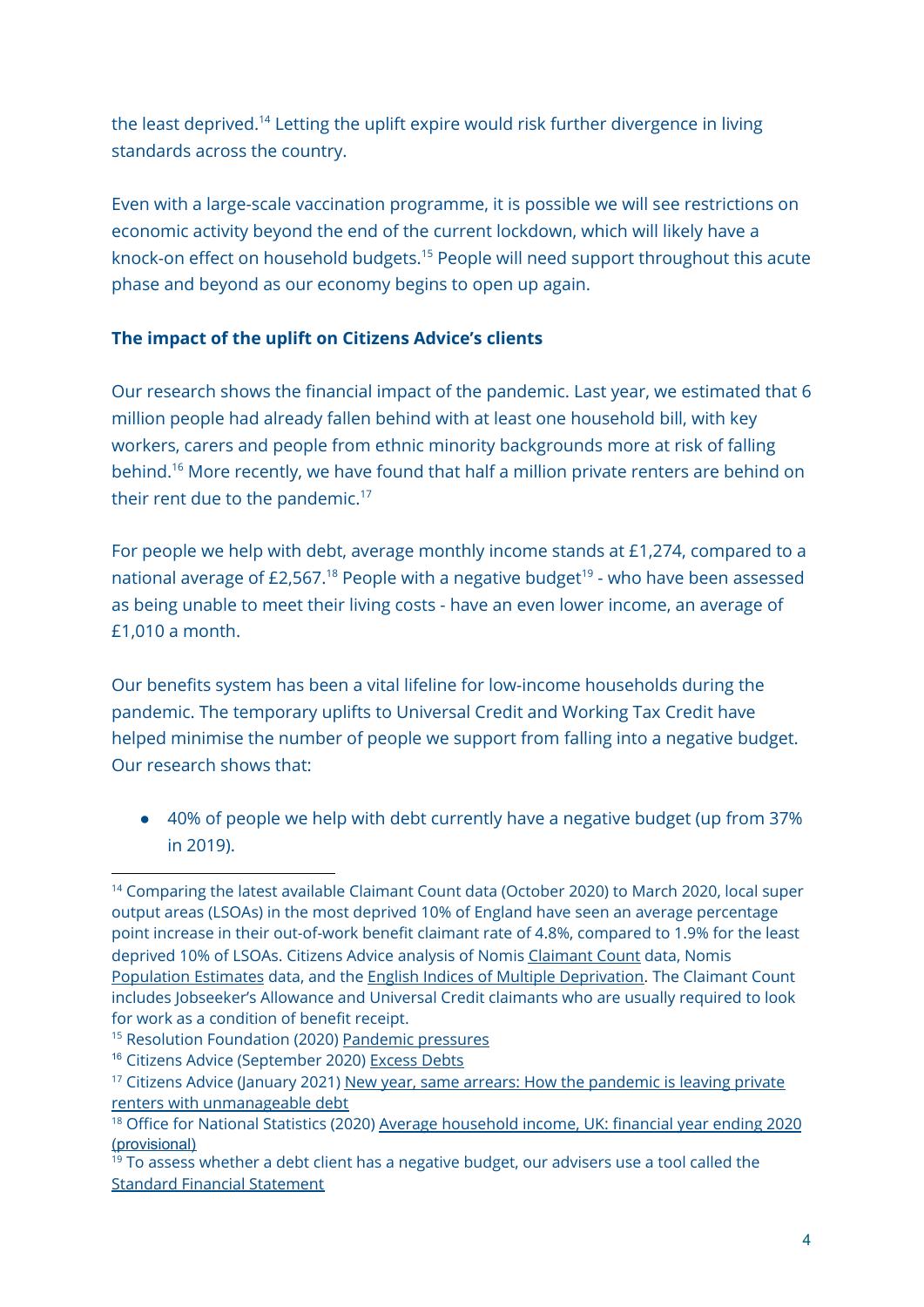● 43% of people we help with debt in receipt of Universal Credit or Working Tax Credit have a negative budget. **If the £20 uplift was removed in April 2021, this would increase to 75%. 20**



#### **Fig.1 The impact of removing the uplift**

Many people with a negative budget face a vicious cycle of not being able to repay their debts or meet basic costs, such as rent or bills. This can lead to further debt problems, the risk of eviction or homelessness or having your energy supply cut off. For example, a relatively small council tax debt of £167 can escalate to over £2,065 in just over 2 months from bailiff fees and liability orders. 21

## **Sanisha's story**

Sanisha lives with her son and partner. She currently receives Universal Credit. After paying her rent, priority debts, and other bills, she is left with £18 per month to spend on essentials like food and toiletries. If the £20 a week uplift was taken away, it would leave her unable to cover her costs, and at risk of accumulating even more debts.

<sup>&</sup>lt;sup>20</sup>Citizens Advice Scotland has also found that a significant proportion of their debt clients would fall into a negative budget without the uplift. Their budget submission also recommends that the uplift be maintained.

<sup>&</sup>lt;sup>21</sup> Citizens Advice (October 2020) Life on Less [than](https://www.citizensadvice.org.uk/about-us/policy/policy-research-topics/debt-and-money-policy-research/life-on-less-than-zero/) Zero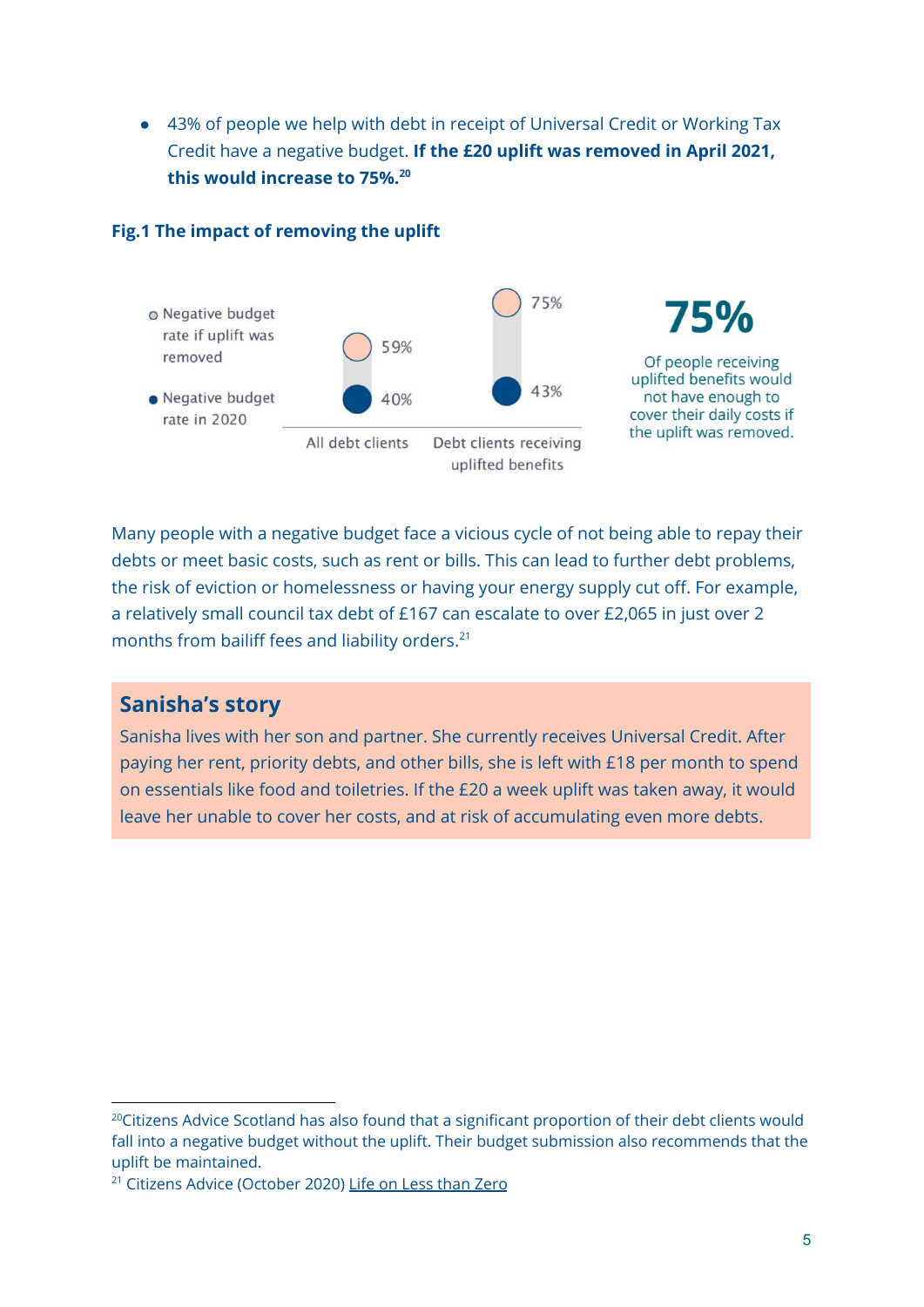#### **The need to increase legacy benefits**

At the same time, families who haven't benefited from the uplift risk being left behind. The value of legacy benefits such as Jobseeker's Allowance, Employment and Support Allowance and Income Support, have not been increased in response to the pandemic yet many people receiving these benefits are facing increased costs.

Recipients of Employment and Support Allowance will be disabled people and people with a long-term health condition, while Income Support claimants are more likely to have caring responsibilities<sup>22</sup> - groups that we know were already experiencing financial difficulties prior to coronavirus and have faced increased costs since the crisis.<sup>23</sup>

While higher income households have, on average, increased their savings, low-income households have seen their costs increase during the pandemic.<sup>24</sup> This is reflected in the rising cost of some essentials (like utilities and housing) for people we help with debt.<sup>25</sup> Certain groups we help with debt are more likely to face higher essential costs – for instance, on average, disabled people with a negative budget are spending £54 more on energy than non-disabled people, making it harder to make ends meet.

But this doesn't have to be the case. **13% of people we help with debt who receive legacy benefits would be pulled out of a negative budget if the uplift was extended to these benefits. 26**

## **Recommendations**

The Government's move to boost the value of Universal Credit and Working Tax Credit has helped sustain millions of households during this crisis, limiting the scale of economic hardship we would have seen otherwise.

While retaining the uplift - and extending it to legacy benefits - is not an inconsequential cost, it would reinforce our benefits system to deal with further redundancies and provide a foundation for people to build financial resilience for an uncertain future.

<sup>&</sup>lt;sup>22</sup> Department for Work and Pensions (2020) Stat X-Plore - Multiple datasets. Data to May 2020

<sup>&</sup>lt;sup>23</sup> See Joseph Rowntree Foundation (2020) The financial impact of [COVID-19](https://www.jrf.org.uk/report/financial-impact-covid-19-disabled-people-and-their-carers) on disabled people and their [carers](https://www.jrf.org.uk/report/financial-impact-covid-19-disabled-people-and-their-carers) and Carers UK (2020) Caring [behind](http://www.carersuk.org/images/News_and_campaigns/Behind_Closed_Doors_2020/Caring_behind_closed_doors_Oct20.pdf) closed doors

<sup>&</sup>lt;sup>24</sup> Resolution Foundation (2020) [Pandemic](https://www.resolutionfoundation.org/publications/pandemic-pressures/) pressures

<sup>&</sup>lt;sup>25</sup> Citizens Advice (2020) Life on Less [than](https://www.citizensadvice.org.uk/about-us/policy/policy-research-topics/welfare-policy-research-surveys-and-consultation-responses/welfare-policy-research/life-on-less-than-zero/) Zero

 $26$  Ibid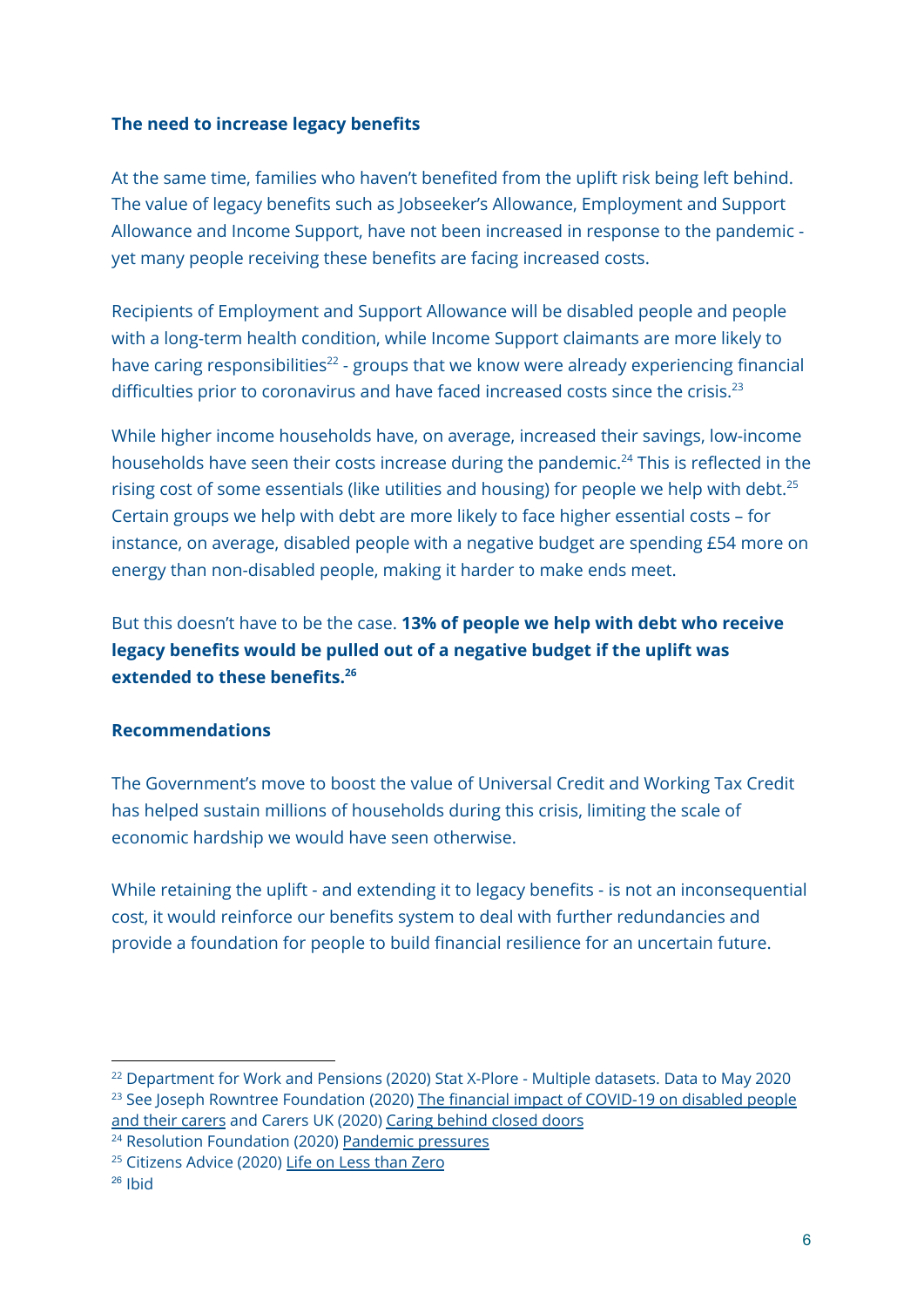**To ensure our benefits system supports low-income households and the UK's wider economic recovery, the Government should (see appendix for estimated costings):**

- Make the uplift to Universal Credit and Working Tax Credit permanent
- Extend the uplift to legacy benefits such as Employment and Support Allowance, Jobseeker's Allowance and Income Support

**For more information on this submission, please contact: Karen Barker, Senior Policy Researcher [karen.barker@citizensadvice.org.uk](mailto:karen.barker@citizensadvice.org.uk).**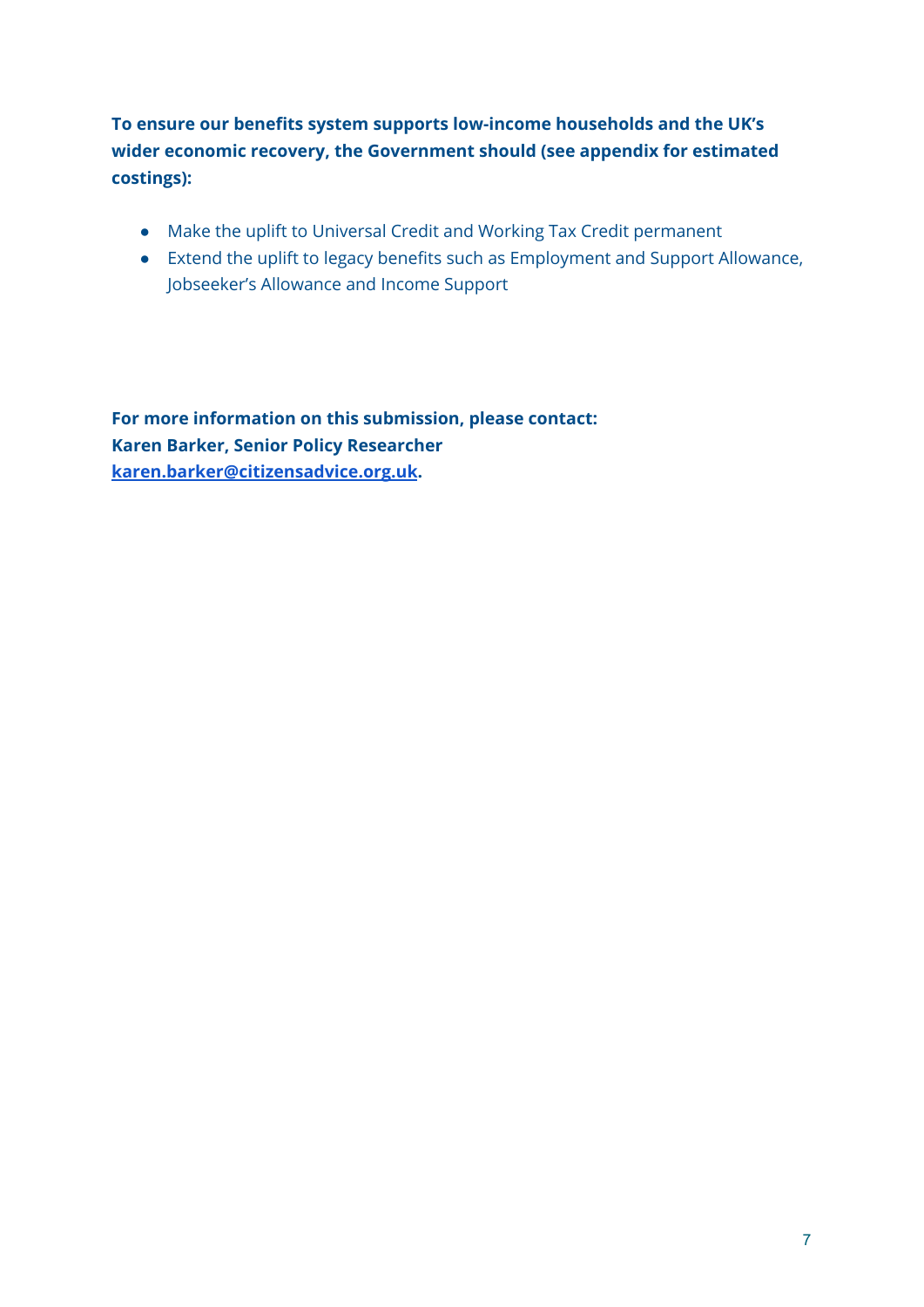## **Appendix - costings**

Estimates from the OBR suggest the £20 a week uplift to Universal Credit and Working Tax Credit for the financial year 2020/21 cost approximately £7bn.<sup>27</sup>

## **1. Universal Credit**

The table below sets out different indicative costs for maintaining the £20 a week uplift in Universal Credit per month in 2021/22, which is based upon three different scenarios.

- **The 'low estimate' scenario** shows the monthly cost of maintaining the uplift if the number of households on Universal Credit was to fall back to pre-lockdown numbers (March 2020). 28
- **The 'middle estimate' scenario** shows the monthly cost of the uplift caseload based on estimates for November 2020. 29
- **The 'high estimate' scenario** is based on a projected caseload of the estimated caseload from November, plus 25% of October's furloughed jobs joining the Universal Credit caseload. 30

|              | Total estimated caseload $\vert$ Estimated monthly cost <sup>31</sup><br>(households) |              |
|--------------|---------------------------------------------------------------------------------------|--------------|
| Low estimate | 2,699,100 (actual)                                                                    | £234,000,000 |

<sup>&</sup>lt;sup>27</sup> OBR (2020) [Coronavirus](https://obr.uk/coronavirus-analysis/) Policy Monitoring Database July 2020

<sup>&</sup>lt;sup>28</sup> ONS (2020) Households on Universal Credit via **[Stat-Xplore](https://stat-xplore.dwp.gov.uk/)**. There were 2,699,140 households on Universal Credit in March 2020.

 $29$  Data for the number of households on Universal Credit is not yet available for November 2020. The number of households on Universal Credit has been between 80 and 90% of people on Universal Credit for the last 12 months of available data. Therefore, the estimate for November 2020 is based on the provisional number of people reported to be receiving Universal Credit in November 2020, multiplied by 0.9 as the highest likely estimate of possible caseload.

<sup>&</sup>lt;sup>30</sup> 2.4m jobs were [furloughed](https://www.gov.uk/government/publications/coronavirus-job-retention-scheme-statistics-december-2020/coronavirus-job-retention-scheme-statistics-december-2020) as of October 30, 2020. This estimate is based upon 25% of those jobs furloughed claiming Universal Credit. This estimate is likely to be high, as it does not account for furloughed households already claiming Universal Credit or those making a joint claim with another furloughed employee (so only receiving the standard allowance uplift once). As the figure is for 'employments' (jobs), not employees, it may be that some employees with multiple jobs are double counted in the figures.

<sup>&</sup>lt;sup>31</sup> All estimated costs are less the number of households on Universal Credit subject to the benefit cap, except for the OBR forecast. For the estimated caseloads (middle and high), the number of households subject to the benefit cap has also been estimated at 3% of the estimated caseload. 3% is based on the proportion of the Universal Credit caseload subject to the benefit cap in August 2020. This is likely a conservative estimate as the number of households subject to the benefit cap is likely to increase as the grace period providing exemption from the benefit cap begins to end for claimants.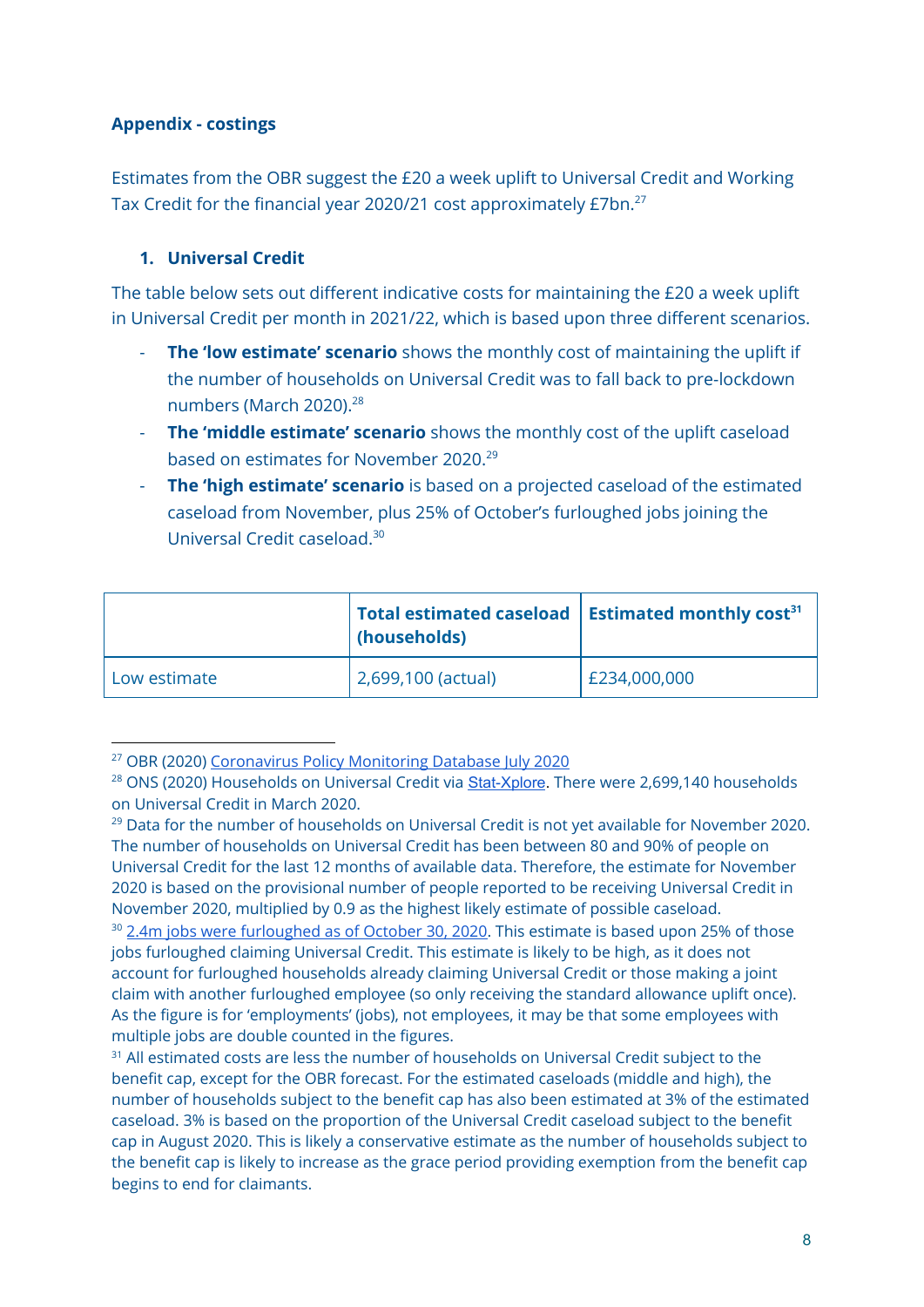| Middle estimate                        | 5,247,500 (estimated) | E441,000,000 |
|----------------------------------------|-----------------------|--------------|
| High estimate                          | 5,847,500(estimated)  | £492,000,000 |
| OBR forecast for 2020/21 <sup>32</sup> | 5,288,300 (estimated) | £458,000,000 |

## **2. Working Tax Credit**

The number of households receiving Working Tax Credit has declined substantially in recent years, as only households receiving the Severe Disability Premium were eligible to make a new claim for the benefit. With the end of the SDP gateway this month, we expect the caseload to fall even further as almost all households experiencing a change of circumstances will move to Universal Credit. This means it is likely that the cost of maintaining the uplift to Working Tax Credit would be lower in 2021/22 compared to 2020/21.

Our indicative Working Tax Credit costs for 2021/22 are based on OBR estimates of the cost of uplifting the benefit for the 2020/21 financial year. <sup>33</sup> We recognise that the cost would likely be lower, in reality, due to declining caseload between 2020/21 and 2021/22. However, we anticipate many leaving the Working Tax Credit caseload would migrate to Universal Credit, thus increasing the caseload for this benefit, and therefore a higher cost in maintaining the £20 a week uplift. The cost of the uplift for Working Tax Credits based on 2020/21 financial year is used to help control for this.

|                                                              | <b>Estimated monthly</b><br>cost |
|--------------------------------------------------------------|----------------------------------|
| OBR estimate for the<br>2020/21 financial year <sup>34</sup> | £125,000,000                     |

## **3. Jobseeker's Allowance**

The cost of uprating out-of-work legacy benefits would depend on the trajectory of the jobs crisis. In November 2020, the total Jobseeker's Allowance caseload in the UK stood at 317,125 - a very slight decrease from July 2020, but an 84% increase on February

<sup>&</sup>lt;sup>32</sup> OBR (14 July 2020) [Coronavirus](https://obr.uk/download/coronavirus-policy-monitoring-database-14-july-2020/) Policy Monitoring Database. The estimated caseload for the OBR forecast is an average monthly caseload derived from the OBR estimated cost of the £20 uplift to Universal Credit for the 2020/21 financial year of £5.5bn.

<sup>&</sup>lt;sup>33</sup> Ibid. The estimated caseload for the OBR forecast is an average monthly caseload derived from the OBR estimated cost of the £20 uplift to Working Tax Credit for the 2020/21 financial year of £1.5bn.

 $34$  Ibid